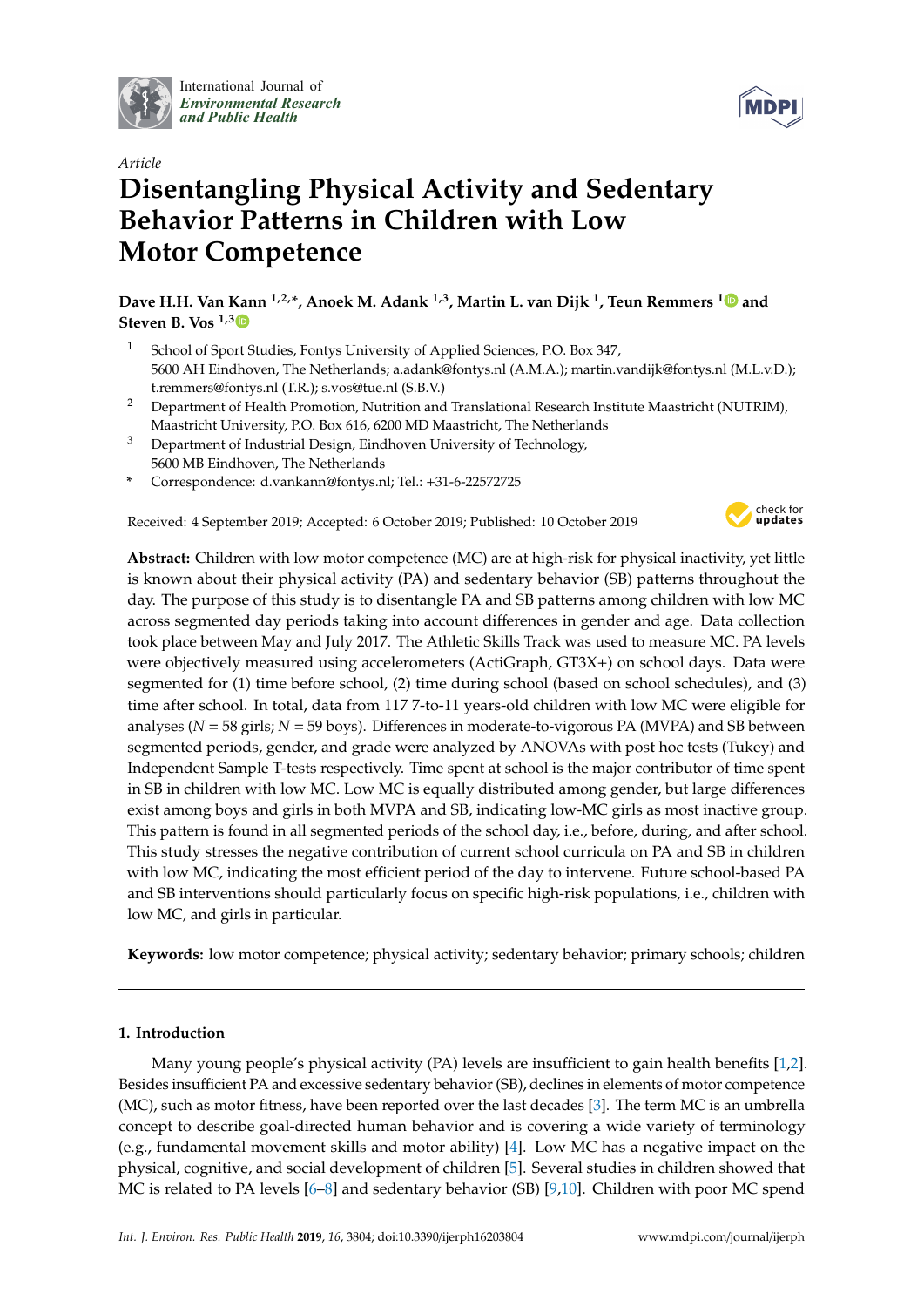less time in moderate-to-vigorous physical activity (MVPA) compared to other children with normal MC [\[11\]](#page-8-3). In addition, Adank et al. [\[12\]](#page-8-4) and Lopes et al. [\[9\]](#page-8-1) found that children with low MC spend more time sedentary compared to their counterparts. Moreover, a reciprocal relationship is assumed between MC and PA levels [\[3](#page-7-2)[,13](#page-8-5)[–15\]](#page-8-6), indicating that motor skills development might be stimulated by increasing PA levels or decreasing SB. Yet, as a result of the reciprocal association between PA and MC, children with low MC are more at risk for developing and maintaining an inactive lifestyle [\[15](#page-8-6)[–17\]](#page-8-7).

Current efforts to increase children's PA levels and reduce SB resulted in small and short term effects [\[18\]](#page-8-8). Many PA supporting activities are implemented as a generic program, insufficiently taking into account different needs of different target populations. This is particularly the case in school-based PA programs, which might be debit on the lack of effectiveness of such programs [\[19\]](#page-8-9), whereas its potential in the school environment is present [\[20\]](#page-8-10). Generic programs tend to follow a one-size-fits-all approach, whereas socio-ecological frameworks, such as the Environmental Research framework for weight Gain prevention (EnRG) framework [\[21\]](#page-8-11), define rather stable individual characteristics (e.g., gender and age) as moderators of the relationship between environmental exposure and PA behavior. According to this framework, MC can be seen as a moderator and different approaches might be needed to affect children's PA and SB with low MC compared to children with normal and high MC. The need to differentiate is also seen in well-studied demographic variables, such as age and gender. In general, boys tend to be more active and less sedentary compared to girls [\[14,](#page-8-12)[22,](#page-8-13)[23\]](#page-8-14), whereas daily levels of PA tend to increase up to an age of approximately 10–11 years old and decrease afterwards heading into puberty [\[23–](#page-8-14)[25\]](#page-8-15).

To develop effective PA interventions for children, particularly for children at high-risk for inactivity (i.e., children with low MC), it is important to get more insight into their PA and SB patterns and related factors. In addition, the impact of determinants that influence SB or PA depends on the context in which these behaviors occur [\[26\]](#page-8-16). Therefore, it is warranted to investigate more meaningful relationships between contextually matched determinants and segregated PA and SB patterns [\[27\]](#page-9-0). A first important context that may affect how determinants influence PA and SB patterns is time period of the day [\[28\]](#page-9-1). A few studies investigated segmented PA levels during school days [\[29–](#page-9-2)[31\]](#page-9-3). Other studies investigated the contribution of specific time intervals in the total amount of PA, such as time before school [\[32\]](#page-9-4), time at school, and time after school [\[33](#page-9-5)[–35\]](#page-9-6). Moreover, Remmers and colleagues [\[28\]](#page-9-1) found that within these different time periods, the relationship between environmental exposure and PA levels differed, stressing the urge to clearly explore the opportunities to optimize timing of PA interventions.

Improved insight into PA and SB patterns of children with low MC at distinct and meaningful periods of the school day might provide useful contextual information regarding the potential time frames in which PA interventions for these children could be implemented best. Therefore, the current study's focus is on disentangling daily PA and SB patterns (i.e., before school, during school, and after school) to identify potential periods of time to effectively affect PA and SB in children with low MC.

# **2. Materials and Methods**

### *2.1. Study Sample and Procedure*

Data used in the current study derived from the SALTO (Dutch acronym for Stimulating an Active Lifestyle Through Physical Education) study [\[12\]](#page-8-4). This study was conducted on ten primary schools in the south of the Netherlands. A total of 1125 grade-4 and grade-6 children (aged 7–11 years old) participated in this study. In the Netherlands primary schools range from grade 1 till grade 8. Data collection took place between May and July 2017.

In participating schools, all grade-4 and grade-6-children were informed about the SALTO study. Further, their parents/caretakers were informed about the content and goals of the study and asked to provide written informed consent to measure children's anthropometry and objectively assess their PA levels through accelerometry. MC assessment was part of a regular physical education (PE) lesson.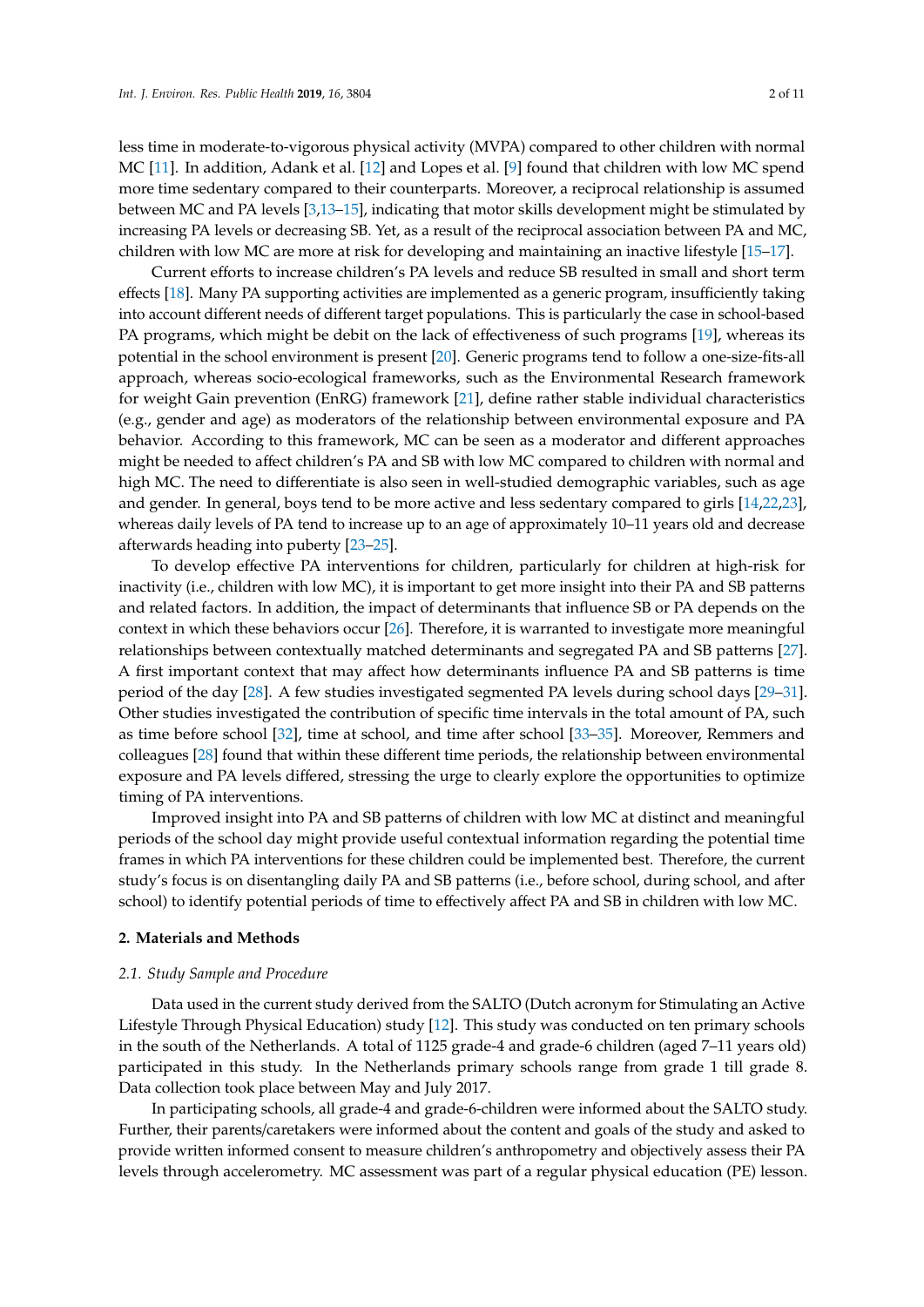Ethical approval for the SALTO study was obtained by the Ethical Research Committee of Fontys University of Applied Sciences (reference number FCEO 24-03 Adank).

#### *2.2. Instruments*/*Measures*

The Athletic Skills Track (AST) was used to measure MC. This test has been shown to be a reliable and valid tool to assess MC in elementary school children [\[36\]](#page-9-7). The test consisted of a series of fundamental movement tasks, e.g., locomotive and stability skills, to be completed as fast as possible and age-adjustments were applied in this circuit-based assessment. Grade-4 children completed the AST-2 circuit consisting of (1) walking, (2) traveling jumps, (3) hopscotch, (4) alligator crawl (backwards), (5) running (backwards), (6) pencil roll, and (7) clambering, whereas grade-6 children completed the AST-3 circuit consisting of (1) walking (backwards), (2) traveling jumps, (3) hopscotch (backwards), (4) alligator crawl (backwards), (5) slaloming (backwards), (6) forward roll, and (7) clambering [\[36\]](#page-9-7). Based on gender- and age-specific cut-off values [\[37\]](#page-9-8), children were classified as (very) low skilled (i.e., scores 1 and 2), averagely skilled (score 3) and (very) high skilled (score 4 and 5). Children scoring 1 or 2 were eligible for the purpose of the current study (*N* = 189).

PA and SB were objectively measured using ActiGraph GT3X+ accelerometers (ActiGraph, Pensacola, FL, USA). As part of the SALTO protocol, children were instructed to wear the accelerometer for seven consecutive days during waking hours, only removing the device while performing water-involved activities, such as swimming and showering. The accelerometer was attached to an elastic belt and children wore the device on their right hip. For the purpose of the current study, only weekdays were included to ensure a certain level of homogeneity throughout daily activity patterns and definition of meaningful patterns [\[38\]](#page-9-9). A minimum of 8 h of valid wear time during waking hours (defined as 0600–2300) was needed to be included in the analyses and at least three valid school days were required. Wear time validation was calculated using Choi's criteria [\[39\]](#page-9-10). MVPA and SB were determined by Evenson's cut-off values, i.e., SB < 100 counts-per-minute (CPM) and MVPA > 2295 CPM [\[40\]](#page-9-11). MVPA and SB levels before school were assessed between 0600 (getting up) and the start of the school day (i.e., 0830 or 0845, depending each school's specific schedule). Time before school data were included when at least 30 min of accelerometer data in this time segment was available. As no clear criteria are defined yet, we applied a conservative approach on the wear time validation criterion in this time period. Thirty minutes was assumed to be the minimum children need to get up, take on their clothes, and travel to school. Time during school was included in the analyses when available accelerometer wear time was equal to the time spent at school (which was the case in >99% of the study population). Time after school was defined as end of school operating hours (varying between 1415 and 1530) up to 2300. To be included in analyses, at least 50% of valid wear time data in this time segment was required [\[28\]](#page-9-1). The distinction in three meaningful periods was based on equal time spent in one certain location, i.e., school. All three periods contained other PA and SB opportunities: 'time before school' mostly consisted of preparing for a school day and traveling to school; 'time at school' included regular academic curricula, PE lessons, and recess time (including morning and afternoon recess); and 'time after school' included, for instance, traveling to home, outdoor plays, sports participation, performing homework, and screen time.

Of the 189 children with low MC, 127 (67.2%) consented to wear an accelerometer, which was slightly higher than the whole sample of the SALTO study (62.6%), indicating no selective drop-out in the low MC group. Weight status was objectively assessed by a calibrated portable electronic scale (model 803; SECA, Hamburg, Germany) and length by a SECA portable stadiometer (model 213; SECA, Hamburg, Germany). BMI z-scores were calculated based on a Dutch reference population [\[41\]](#page-9-12) and these scores were classified into four categories (underweight (BMI z-score ≤ −1.65), healthy weight  $(-1.64 \leq BMI$  z-score  $\leq 1.03$ ), overweight  $(1.04 \leq BMI$  z-score  $\leq 1.64$ ), and obese (BMI z-score  $\geq 1.65$ )). Further, gender, grade, and age (date of birth) were measured.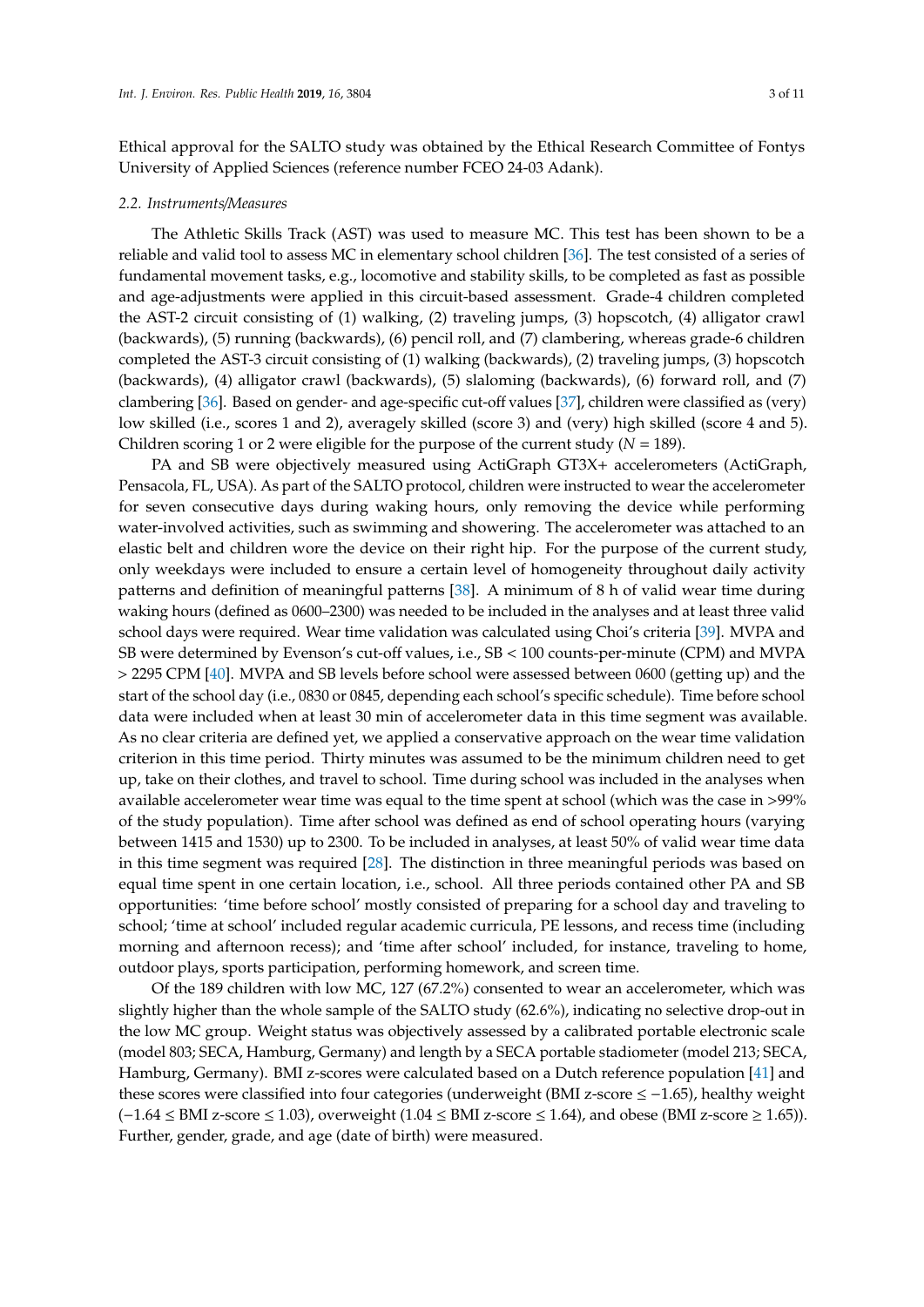### *2.3. Data Analysis*

Analyses were performed with SPSS Statistics, version 24 (IBM Corp., Armonk, NY, USA). The level of significance was defined at *p* < 0.05 in all analyses. Daily MVPA and SB were analyzed both in absolute minutes per day and share of time per day. Additionally, share of time per day was analyzed for three different time intervals: time before school, time during school, and time after school. Differences in share of time spent in MVPA and SB for gender and age (operationalized as grade-4 and grade-6 children) were analyzed by Independent Sample T-tests. Moreover, differences in MVPA and SB (percentages) between time before school, time at school, and time after school were analyzed by ANOVAs with post hoc tests (Tukey).

#### **3. Results**

In total, 117 of 127 (92.1%) provided valid accelerometer data during all three time periods for at least three weekdays. On average, children provided 3.96 valid weekdays of accelerometer data. Total daily wear time was 784.8 min, of which 328.6 min per day (41.9%) were measured during school. No differences in wear time were found for gender or grade. On average the study sample was 9.18 years old, and about one in five children were overweight (Table [1\)](#page-3-0). Boys and girls were equally represented, and grade-6 children were overrepresented in this sample.

<span id="page-3-0"></span>

|                          | <b>Total</b><br>$(N = 117)$ | <b>Girls</b><br>$(N = 58)$ | <b>Boys</b><br>$(N = 59)$ | Grade-4<br>$(N = 29)$ | Grade-6<br>$(N = 88)$ |
|--------------------------|-----------------------------|----------------------------|---------------------------|-----------------------|-----------------------|
| Demographics             |                             |                            |                           |                       |                       |
| Age (years)              | 9.18                        | 9.12                       | 9.24                      | 7.86                  | 9.61                  |
| Length (cm)              | $140.18 \pm 8.64$           | $139.34 \pm 8.73$          | $141.01 \pm 8.55$         | $131.68 \pm 6.31$     | $143.05 \pm 7.35$     |
| Weight (kg)              | $34.22 \pm 8.53$            | $34.15 \pm 7.79$           | $34.29 \pm 9.28$          | $28.19 \pm 4.41$      | $36.25 \pm 8.64$      |
| Overweight (%)           | $20.9\%$                    | 22.8%                      | $19.0\%$                  | $13.8\%$              | 22.7%                 |
| Wear time (min $\pm$ SD) |                             |                            |                           |                       |                       |
| Daily                    | $784.79 \pm 52.57$          | $779.33 \pm 50.13$         | $790.16 \pm 54.76$        | $783.14 \pm 50.58$    | $785.33 \pm 53.49$    |
| Before school            | $70.36 \pm 22.26$           | $68.94 \pm 21.62$          | $71.75 \pm 22.98$         | $77.91 \pm 27.59$     | $67.87 \pm 19.77$     |
| During school            | $328.78 \pm 18.07$          | $327.95 \pm 18.12$         | $329.60 \pm 18.15$        | $332.79 \pm 19.18$    | $327.46 \pm 17.61$    |
| After school             | $385.65 \pm 54.66$          | $382.43 \pm 52.79$         | $388.81 \pm 56.72$        | $372.44 \pm 56.51$    | $390.00 \pm 53.66$    |

**Table 1.** Descriptive statistics for total population and stratified for gender and grade.

On average children spent  $50.7$  (SD = 20.7) min per day in MVPA and one in four children engaged in at least 60 min of MVPA per day. Boys were significantly more active than girls ( $p < 0.01$ ), both in absolute time and share of time spent in MVPA (57.6–43.6 min/day, 7.3%–5.6%, respectively). In addition, children spent 513.9 (SD = 55.7) min per day in SB and girls showed both higher absolute minutes and share of time per day in SB (524.8–503.2 min/day and 67.3%–63.8% respectively; Table [2\)](#page-4-0).

Grade-4 and grade-6 children showed comparable results on absolute time per day and share of time spent per day in MVPA. In contrast, for SB a significant difference was found between both groups. Grade-6 children showed significant higher levels of SB compared to grade-4 children (521.9 versus 489.7 min/day and 66.5% versus 62.6%, respectively), while no difference in wear time was noticed, i.e., the increase is not the result of prolonged waking hours of older children (Table [2\)](#page-4-0).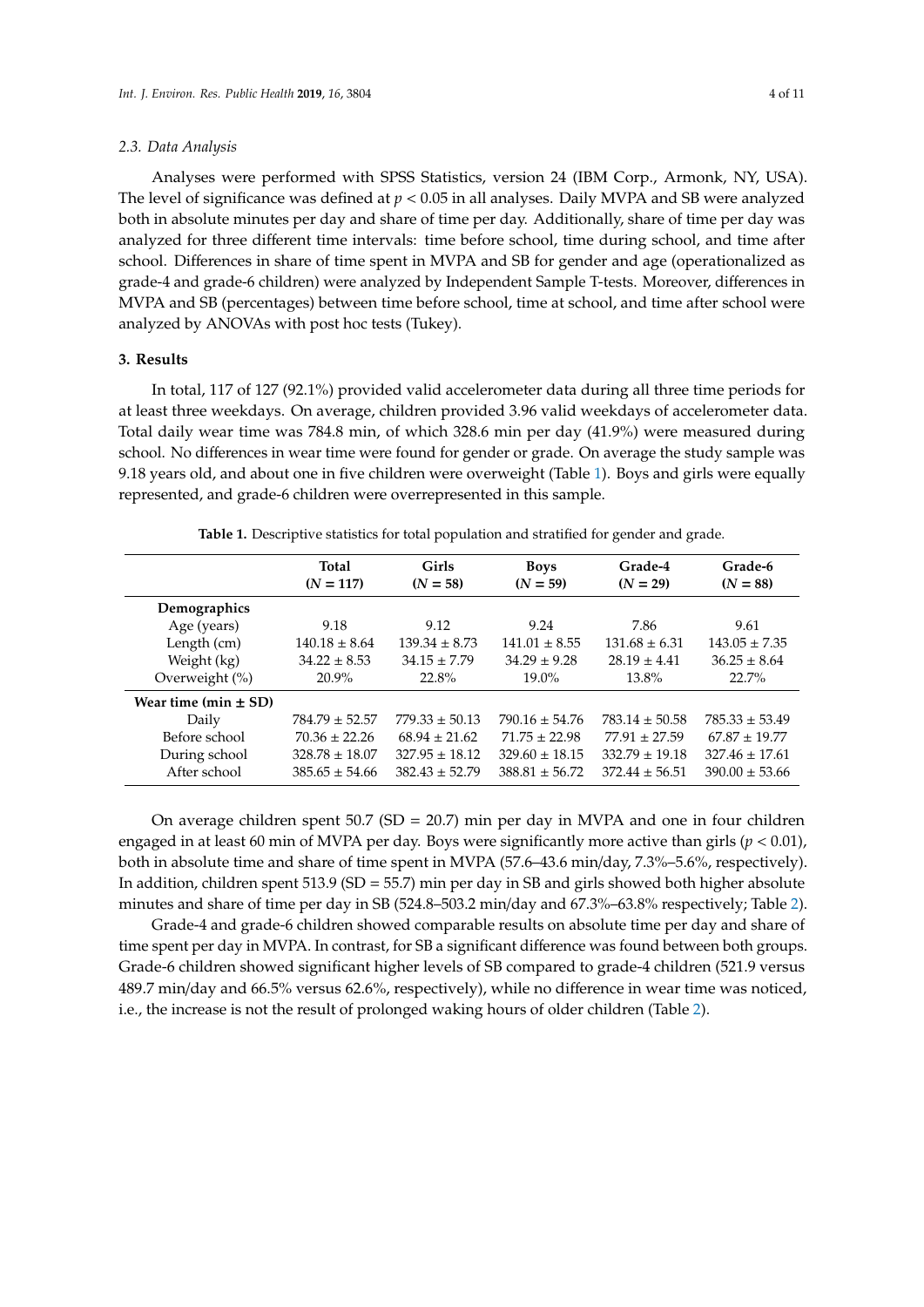<span id="page-4-0"></span>

| <b>PA Levels</b>         | Total $(N = 117)$  | Girls $(N = 58)$   | Boys $(N = 59)$    | p(t)              | Grade-4 $(N = 29)$ | Grade-6 ( $N = 88$ ) | p(t)              |
|--------------------------|--------------------|--------------------|--------------------|-------------------|--------------------|----------------------|-------------------|
| Non-segmented school day |                    |                    |                    |                   |                    |                      |                   |
| Total daily MVPA (min)   | $50.65 \pm 20.67$  | $43.56 \pm 15.33$  | $57.62 \pm 22.88$  | $<0.01$ (-3.911)  | $51.63 \pm 17.54$  | $50.33 \pm 21.68$    | 0.77(0.294)       |
| % in MVPA per day        | $6.43 \pm 2.56$    | $5.58 \pm 1.93$    | $7.26 \pm 2.83$    | $< 0.01 (-3.761)$ | $6.58 \pm 2.19$    | $6.38 \pm 2.67$      | 0.71(0.370)       |
| Total daily SB (min)     | $513.93 \pm 55.67$ | $524.84 \pm 57.37$ | $503.21 \pm 52.22$ | 0.04(2.133)       | $489.67 \pm 51.41$ | $521.93 \pm 54.95$   | $< 0.01 (-2.784)$ |
| % in SB per day          | $65.56 \pm 6.30$   | $67.32 \pm 5.56$   | $63.82 \pm 6.55$   | $< 0.01$ (3.112)  | $62.58 \pm 5.76$   | $66.54 \pm 6.19$     | $< 0.01 (-3.039)$ |
| <b>Before school</b>     |                    |                    |                    |                   |                    |                      |                   |
| % in MVPA per segment    | $6.45 \pm 3.79$    | $5.68 \pm 3.24$    | $7.21 \pm 4.15$    | $0.03(-2.216)$    | $5.75 \pm 2.75$    | $6.68 \pm 4.06$      | $0.17(-1.401)$    |
| % in SB per segment      | $62.04 \pm 8.66$   | $62.61 \pm 8.67$   | $61.48 \pm 8.69$   | 0.48(0.702)       | $63.61 \pm 9.54$   | $61.52 \pm 8.35$     | 0.26(1.126)       |
| At school                |                    |                    |                    |                   |                    |                      |                   |
| % in MVPA per segment    | $5.50 \pm 2.52$    | $4.78 \pm 1.87$    | $6.22 \pm 2.86$    | $< 0.01 (-3.227)$ | $5.61 \pm 3.05$    | $5.47 \pm 2.33$      | 0.79(0.267)       |
| % in SB per segment      | $68.95 \pm 6.59$   | $71.19 \pm 5.35$   | $66.75 \pm 6.99$   | $< 0.01$ (3.852)  | $66.30 \pm 6.81$   | $69.82 \pm 6.32$     | $0.01(-2.552)$    |
| After school             |                    |                    |                    |                   |                    |                      |                   |
| % in MVPA per segment    | $7.05 \pm 3.61$    | $6.14 \pm 3.11$    | $7.94 \pm 3.87$    | $< 0.01 (-2.765)$ | $7.71 \pm 3.02$    | $6.83 \pm 3.78$      | 0.25(1.151)       |
| % in SB per segment      | $63.28 \pm 8.78$   | $64.73 \pm 7.97$   | $61.86 \pm 9.37$   | 0.08(1.783)       | $58.87 \pm 7.46$   | $64.73 \pm 8.74$     | $< 0.01 (-3.244)$ |

**Table 2.** Moderate-to-vigorous physical activity (MVPA) and sedentary behavior (SB) segmented for time periods and stratified by gender and age.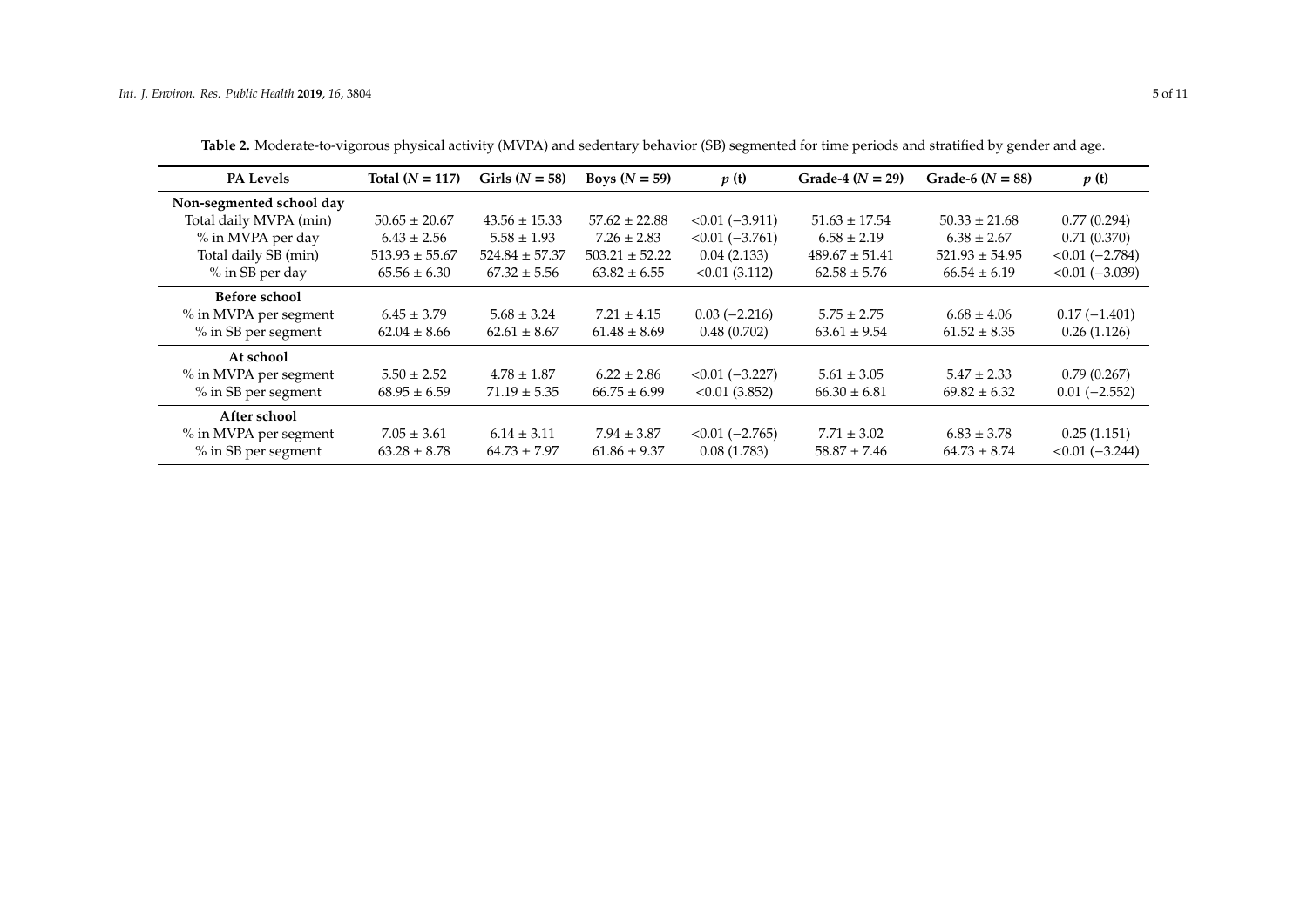Throughout a weekday, children accumulated 8.3% of total daily time in MVPA before school, 37.3% during school, and 54.4% after school. For SB, a total of 8.6% of total daily sedentariness was performed before school, 44.1% during school, and 47.3% after school. Concerning segmented time periods, children showed relatively more MVPA before and after school (6.5% versus 7.1% min/day) compared to during school (5.5%; both  $p < 0.01$ ). Moreover, children spent a significantly higher percentage of time sedentary during school (69.0%) compared to before (62.0%; *p* < 0.01) and after (63.3%; *p* < 0.01) school. A similar pattern for MVPA and SB was found in both genders separately, but the difference in time spent in MVPA between before and during school was not significant for both boys and girls, whereas the differences between during and after school were significant for both genders ( $p = 0.03$  both for boys and girls). Gender-specific SB analyses revealed an equal pattern as nonstratified analyses. Both boys and girls showed significantly higher levels of SB during school compared to before and after school ( $p < 0.01$ ).

Before school, boys showed significantly higher levels of MVPA than girls (7.3% versus 5.6%), whereas no differences were found in time spent sedentary. No differences were found in time spent in either MVPA or SB for children attending grade-4 or grade-6 (Table [2\)](#page-4-0).

During school, boys showed significantly higher levels of MVPA than girls. Though differences in time spent in MVPA, boys and girls spent an equal share of total daily MVPA during school (36.8%–37.8% of total daily MVPA). For SB, gender differences were found during school as well. Boys showed favorable outcomes compared to girls. During school, no differences in MVPA were found between grade-4 and grade-6 children, but a significant difference was found between both grades in share of time spent in SB. Grade-6 children were more sedentary during a school day than children attending grade-4 (Table [2\)](#page-4-0).

After school, a significant difference was found between boys and girls for MVPA. Boys spent substantially more time in MVPA compared to girls. For SB, no gender differences were found. In addition, no differences in MVPA were found between grade-4 and grade-6 children after school, whereas grade-6 children showed higher levels of SB after school (Table [2\)](#page-4-0).

# **4. Discussion**

#### *4.1. Main Findings*

The purpose of the current study was to disentangle physical activity (PA) behavioral patterns in children with low motor competence (MC) at school days, while taking into account potential differences in gender and grade. The main finding of this study was that children with low MC are less active at school compared to other time periods during a school day, i.e., before and after school. Children spent both more time in SB and less time in MVPA during school. At school, children should spend approximately 20 min less in SB to equalize sedentary levels they accumulated during the before and after school period (23 min compared to before school and 19 min compared to after school, respectively). In addition, during all time periods at a school day, girls showed lower levels of PA compared to boys, which is in line with the literature [\[24](#page-8-17)[,29](#page-9-2)[,33](#page-9-5)[,42\]](#page-9-13). Also, grade-6 children spent more time in SB compared to grade-4 children [\[23,](#page-8-14)[26](#page-8-16)[,43\]](#page-9-14), while time spent in MVPA did not differ significantly. The increased levels of SB in grade-6 children might be partially explained by higher academic demands, both during school as well as after school (homework). As no changes in MVPA were found, higher levels of SB were likely derived from a shift from light PA to SB. Intervening on gradual decreases in PA turning in sedentary levels need to be considered to prevent age-related increases in SB and declines in PA. Finally, only 25% of children with low motor skills engaged in the PA guidelines of 60 min of MVPA per day, which is about half of the Dutch average [\[44\]](#page-9-15). De Meester et al. [\[11\]](#page-8-3) found similar results indicating that children with low MC are less likely to meet PA guidelines than children with average or high MC. On average, children with low MC spent 51 min per school day in MVPA, which is lower than studies in the Netherlands and other European countries with similar age groups and methods to assess MVPA conducted in the same season [\[45–](#page-9-16)[47\]](#page-10-0). These lower levels of MVPA might be explained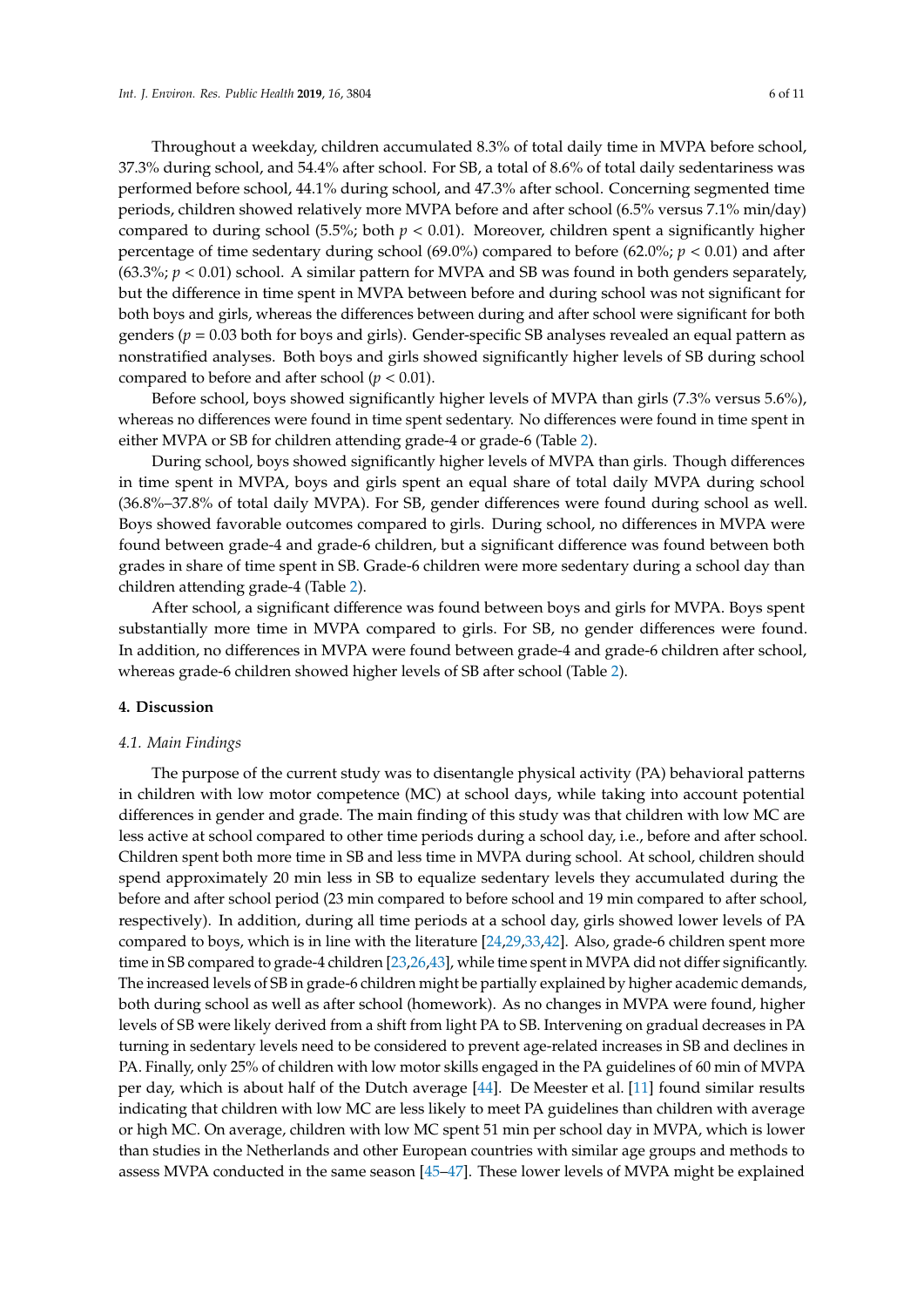by the inclusion of all children regardless their level of motor competence, i.e., children with normal or high MC, who most likely show higher levels of MVPA. This emphasized the need to focus on vulnerable or high-risk groups in particular, such as children with low MC. Further research should investigate which factors specifically predict activity levels of children with low MC in order to develop effective interventions to stimulate their PA levels. Within this high-risk population, i.e., children with low MC, the differences between boys and girls were comparable with other studies [\[48,](#page-10-1)[49\]](#page-10-2) and accounted for up to 25% less time spent in MVPA by girls. This substantial lack of MVPA in girls emphasizes the need to develop PA stimulating interventions for young girls in order to help them to develop healthy PA behavioral patterns during childhood. Several studies [\[3](#page-7-2)[,13](#page-8-5)[,16](#page-8-18)[,17](#page-8-7)[,50\]](#page-10-3) suggested a reciprocal relationship between children's MC and their PA and SB. In line with this, intervening on girls' MC, for instance in PE lessons, holds potential to effectively affect girls' MVPA levels [\[14\]](#page-8-12). However, in the current study no gender differences were found on MC (equal group distribution), but it should be noted that MC classification was based on age- and gender-specific cut-off points [\[37\]](#page-9-8). This strategy enables benchmarking and comparison of study results with other studies applying this protocol, but meanwhile masks the lower motor development in girls compared to boys in absolute terms as girls' time to complete the track was significantly higher than boys. Beyond this focus on school hours, gender differences in MVPA found in the after school period emphasizes the need to focus on the broader system of PA, especially for girls, Like in any other period, girls spent 25% less time in MVPA (8 min) after school compared to boys. A possible explanation for this gender difference might partly be explained by object control skills. Boys generally show better performances in object skill control compared to girls [\[51\]](#page-10-4) and object control is associated with higher levels of MVPA [\[52\]](#page-10-5). In addition, according to the moderating role of gender as proposed in the EnRG framework [\[21\]](#page-8-11), environmental influences on PA might differ for boys and girls. A forthcoming implication is to study suitability and attractiveness of outdoor play and sports opportunities for girls. Future research on girls' PA engagement is warranted.

Results of the current study indicate that schools are relatively the strongest contributor for the total time children with low MC spent in SB. Though school's focus is primarily on cognitive tasks, school's high level of contribution to inactivity is remarkable as multiple PA supportive domains, i.e., PE lessons [\[29](#page-9-2)[,33\]](#page-9-5) and recess [\[30,](#page-9-17)[49\]](#page-10-2), were included in this time period. Additionally, taking into account the potential reach schools, the school should be considered as a suitable and best setting to promote PA in children with low MC, e.g., by considering well-designed curriculum-based PA or additional time scheduled for PA activities, particularly suitable for girls. By contrast, a study by Beck and colleagues found that children were more sedentary during out of school hours than during school hours [\[34\]](#page-9-18). Differences might be explained by the focus on low MC-children in our study, whereas Beck's study made no distinction in children's motor development. Furthermore, (socio-cultural) differences in the U.S. and Dutch school systems may have contributed to the different findings.

#### *4.2. Strengths and Limitations*

A study strength was the segmentation of school days in meaningful time periods to identify potential (time) periods to effectively affect PA, SB, and motor skill development. Another strength of this study is that PA was objectively measured and that the compliance of the participants was high, i.e., the average mean accelerometer wear time was over 13 h per day during waking hours for four school days. A limitation of this study was the overrepresentation of grade-6 children with low MC compared to grade-4 children, while in the whole research population, the number of children in both groups was equally distributed [\[12\]](#page-8-4). Also, the study only focused on weekday patterns. Weekend day patterns were considered to more heterogeneous in terms of PA behavioral patterns, limiting the opportunity to define meaningful periods to intervene for larger populations. Further, as the purpose of the study was to increase insight in PA and SB behavioral patterns in children with low MC, only children with low MC were included and no comparison to other MC groups (normal or highly competent) could be made. Additionally, the use of the Athletic Skills Track (AST)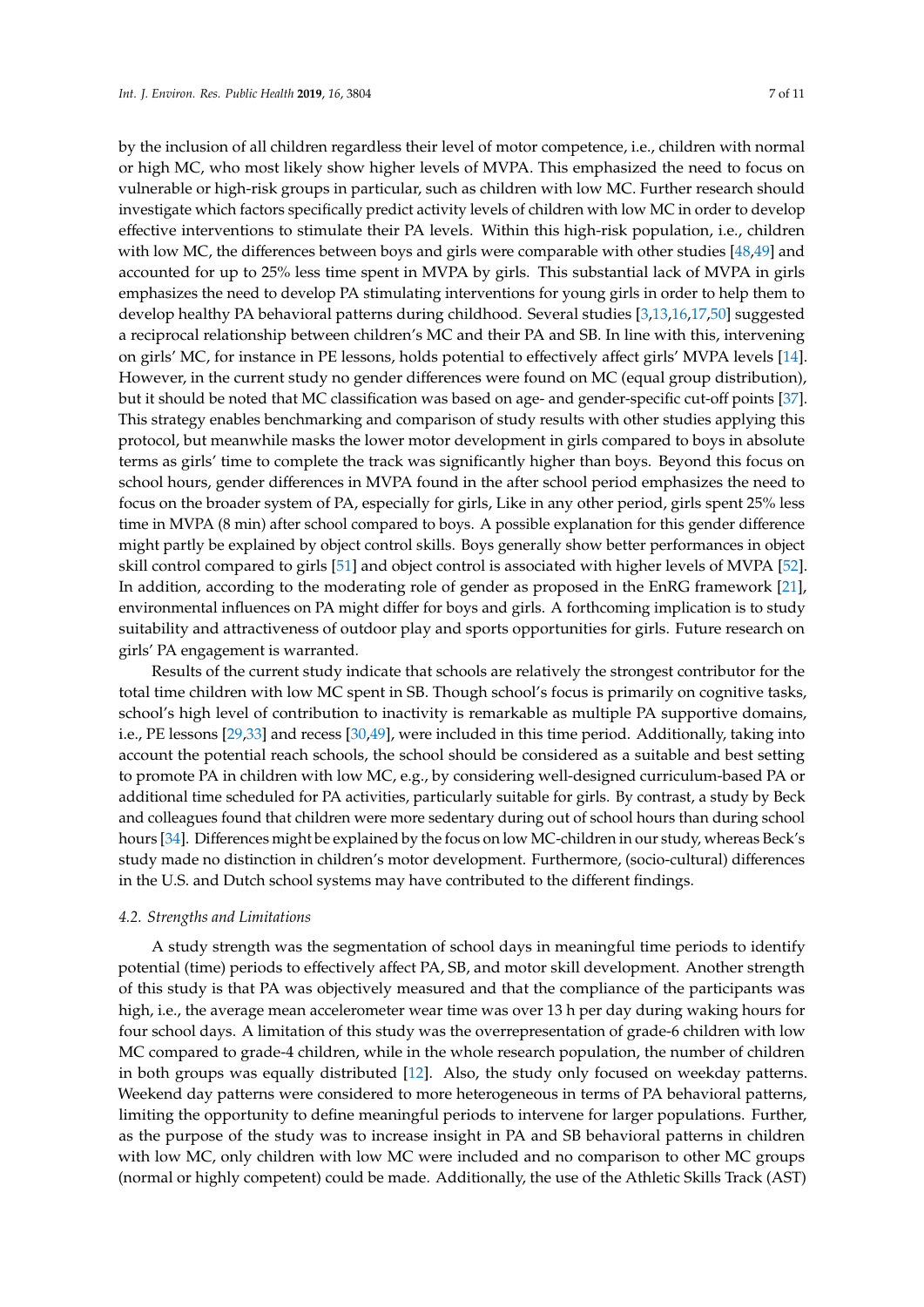could have influenced the clustering of children into low or very low motor development. The AST is a circuit-based assessment tool and not a product- or process-assessment tool, which is developed to be useful and feasible to conduct within PE lessons. Despite a quite strong correlation between the AST and more often used instruments, such as Körperkoördinationstest für Kinder (KTK) [\[53\]](#page-10-6), using the AST does not allow to differentiate between types of poor motor ability (e.g., locomotor or stability skills and/or specific motor activities, such as running and clambering). Moreover, in the current study the term motor competence was used as an outcome for the AST. Yet, it should be noticed that this outcome measure only assessed a small part of the broad spectrum covered by the 'umbrella term' motor competence, which impacts comparability with other studies using more extensive measures to assess MC [\[3,](#page-7-2)[6,](#page-7-5)[54\]](#page-10-7). Further, using the AST may have impacted the classification of children in the category low MC, and we cannot rule out any misclassification caused by unmeasured concepts of MC. Finally, the cross-sectional design of the current study does not allow to draw any conclusions on causality and reciprocity between MC and PA levels.

# **5. Conclusions**

Time spent at school is relatively the strongest contributor to sedentary behavior in children with low motor competence. The negative impact of school hours on children's SB seems to be higher in girls compared to boys. Therefore, time spent at school may also be considered as the most promising period to reduce SB and stimulate PA in children with low MC. High-risk groups, either in terms of MC, gender, or age show deviant PA levels and should be better targeted in (school-based) PA supportive interventions by optimally fitting PA interventions to their needs, rather than apply generic interventions.

**Author Contributions:** Study concept and design: D.H.H.V.K., M.L.v.D. Acquisition of data: D.H.H.V.K., A.M.A., M.L.v.D., T.R. Analysis and interpretation of data: D.H.H.V.K., A.M.A., M.L.v.D., T.R., S.B.V. Drafting of the manuscript: D.H.H.V.K., M.L.v.D. Critical revision of the manuscript for important intellectual content: D.H.H.V.K., A.M.A., M.L.v.D., T.R., S.B.V. Funding Acquisition: A.M.A., D.H.H.V.K., S.B.V. All authors have read and approved the final version of the manuscript.

**Funding:** This research was supported by the Netherlands Organisation for Scientific Research (NWO), grant number 023.011.063.

**Acknowledgments:** We are grateful to all schools and children participating in this study.

**Conflicts of Interest:** The authors declare no conflict of interest.

#### **References**

- <span id="page-7-0"></span>1. Nader, P.R.; Bradley, R.H.; Houts, R.M.; McRitchie, S.L.; O'Brien, M. Moderate-to-vigorous physical activity from ages 9 to 15 years. *JAMA* **2017**, *300*, 295–305. [\[CrossRef\]](http://dx.doi.org/10.1001/jama.300.3.295)
- <span id="page-7-1"></span>2. Aubert, S.; Barnes, J.D.; Abdeta, C.; Abi Nader, P.; Adeniyi, A.F.; Aguilar-Farias, N.; Andrade Tenesaca, D.S.; Bhawra, J.; Brazo-Sayavera, J.; Cardon, G.; et al. Global Matrix 3.0 Physical Activity Report Card Grades for Children and Youth: Results and Analysis From 49 Countries. *J. Phys. Act. Health* **2018**, *15*, S251–S273. [\[CrossRef\]](http://dx.doi.org/10.1123/jpah.2018-0472) [\[PubMed\]](http://www.ncbi.nlm.nih.gov/pubmed/30475137)
- <span id="page-7-2"></span>3. Runhaar, J.; Collard, D.C.; Singh, A.S.; Kemper, H.C.; van Mechelen, W.; Chinapaw, M. Motor fitness in Dutch youth: Differences over a 26-year period (1980–2006). *J. Sci. Med. Sport* **2010**, *13*, 323–328. [\[CrossRef\]](http://dx.doi.org/10.1016/j.jsams.2009.04.006) [\[PubMed\]](http://www.ncbi.nlm.nih.gov/pubmed/19592305)
- <span id="page-7-3"></span>4. Robinson, L.E.; Stodden, D.F.; Barnett, L.S.; Lopes, V.P.; Logan, S.W.; Rodrigues, L.P.; D'Hondt, E. Motor competence and its effect on positive developmental trajectories in health. *Sports Med.* **2015**, *45*, 1273–1284. [\[CrossRef\]](http://dx.doi.org/10.1007/s40279-015-0351-6)
- <span id="page-7-4"></span>5. Payne, V.G.; Isaacs, L.D. *Human Motor Development: A Lifespan Approach*, 9th ed.; Routledge: London, UK, 2017.
- <span id="page-7-5"></span>6. Lubans, D.R.; Morgan, P.J.; Cliff, D.P.; Barnett, L.M.; Okely, A.D. Fundamental movement skills in children and adolescents: Review of associated health benefits. *Sports Med.* **2010**, *40*, 1019–1035. [\[CrossRef\]](http://dx.doi.org/10.2165/11536850-000000000-00000) [\[PubMed\]](http://www.ncbi.nlm.nih.gov/pubmed/21058749)
- 7. Loprinzi, P.D.; Davis, R.E.; Fu, Y.-C. Early motor skill competence as a mediator of child and adult physical activity. *Prev. Med. Rep.* **2015**, *2*, 833–838. [\[CrossRef\]](http://dx.doi.org/10.1016/j.pmedr.2015.09.015) [\[PubMed\]](http://www.ncbi.nlm.nih.gov/pubmed/26844157)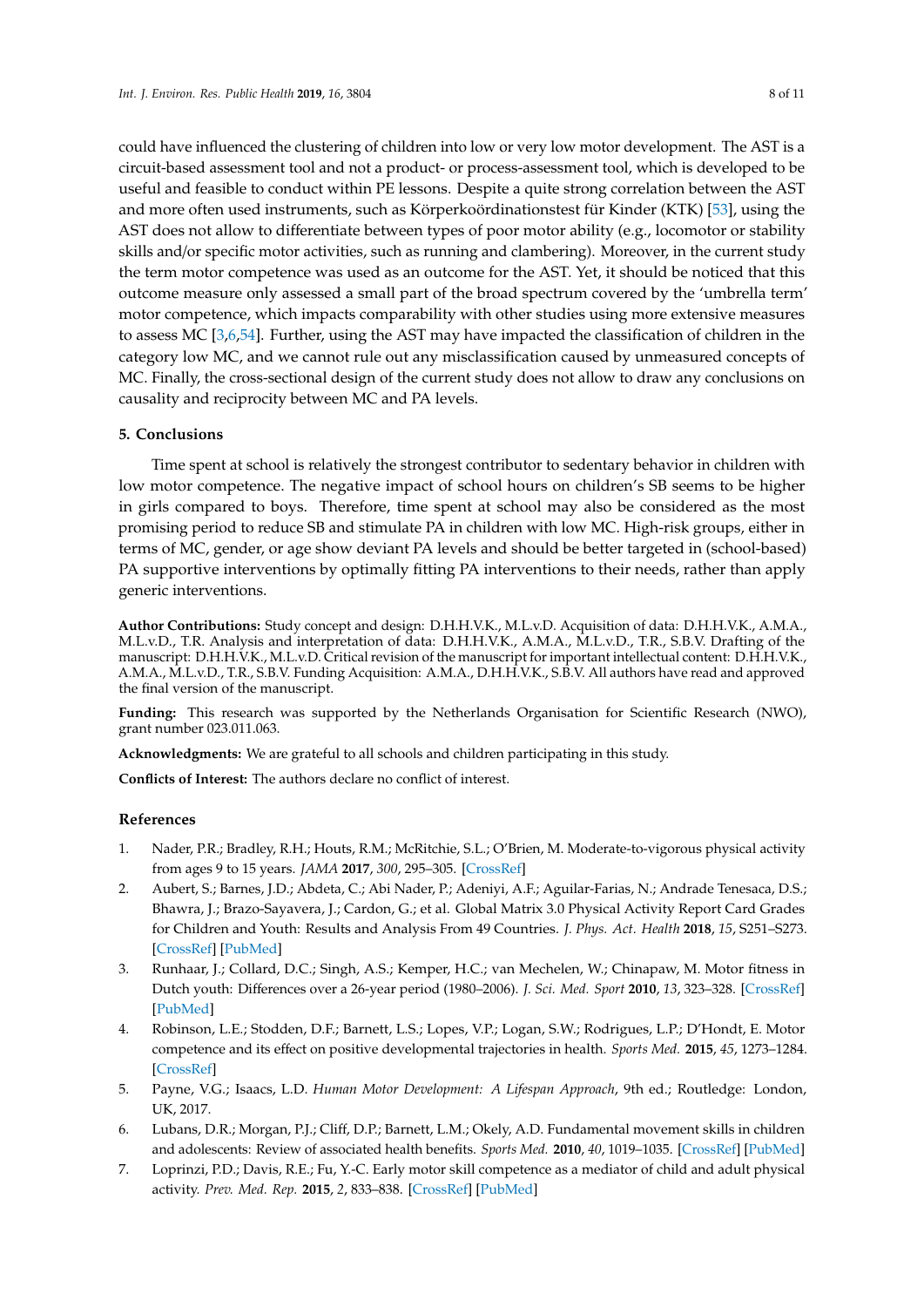- <span id="page-8-0"></span>8. Barnett, L.M.; Lai, S.K.; Veldman, S.L.C.; Hardy, L.L.; Cliff, D.P.; Morgan, P.J.; Zask, A.; Lubans, D.R.; Schultz, S.P.; Ridgers, N.D.; et al. Correlates of gross motor competence in children in adolescents: A systematic review and meta-analysis. *Sports Med.* **2016**, *46*, 1663–1688. [\[CrossRef\]](http://dx.doi.org/10.1007/s40279-016-0495-z)
- <span id="page-8-1"></span>9. Lopes, L.; Santos, R.; Pereira, B.; Lopes, V.P. Associations between sedentary behavior and motor coordination in children. *Am. J. Hum. Biol.* **2012**, *24*, 746–752. [\[CrossRef\]](http://dx.doi.org/10.1002/ajhb.22310)
- <span id="page-8-2"></span>10. Wrotniak, B.H.; Epstein, L.H.; Dorn, J.M.; Jones, K.E.; Kondilis, V.A. The relationship between motor proficiency and physical activity in children. *Pediatrics* **2016**, *118*, 1758–1765. [\[CrossRef\]](http://dx.doi.org/10.1542/peds.2006-0742)
- <span id="page-8-3"></span>11. De Meester, A.; Stodden, D.; Goodway, J.; True, L.; Brian, A.; Ferkel, R.; Haerens, L. Identifying a motor proficiency barrier for meeting physical activity guidelines in children. *J. Sci. Med. Sport* **2018**, *21*, 58–62. [\[CrossRef\]](http://dx.doi.org/10.1016/j.jsams.2017.05.007)
- <span id="page-8-4"></span>12. Adank, A.M.; Van Kann, D.H.H.; Hoeboer, J.J.A.A.; de Vries, S.I.; Kremers, S.P.J.; Vos, S.B. Investigating motor competence in association with sedentary behavior and physical activity in 7- to 11-year-old children. *Int. J. Environ. Res. Public Health* **2018**, *15*, 2470. [\[CrossRef\]](http://dx.doi.org/10.3390/ijerph15112470) [\[PubMed\]](http://www.ncbi.nlm.nih.gov/pubmed/30400657)
- <span id="page-8-5"></span>13. Lima, R.A.; Pfeiffer, K.; Larsen, L.R.; Bugge, A.; Moller, N.C.; Anderson, L.B.; Stodden, D.F. Physical activity and motor competence present a positive reciprocal longitudinal relationship across children and early adolescence. *J. Phys. Act. Health* **2017**, *14*, 440–447. [\[CrossRef\]](http://dx.doi.org/10.1123/jpah.2016-0473)
- <span id="page-8-12"></span>14. Jaakkola, T.; Hakonen, H.; Kankaanpää, A.; Joensuu, L.; Kulmala, J.; Kallio, J.; Watt, A.; Tammelin, T.H. Longitudinal associations of fundamental movement skills with objectively measured physical activity and sedentariness during school transition from primary to lower secondary school. *J. Sci. Med. Sport* **2019**, *22*, 85–90. [\[CrossRef\]](http://dx.doi.org/10.1016/j.jsams.2018.07.012) [\[PubMed\]](http://www.ncbi.nlm.nih.gov/pubmed/30098976)
- <span id="page-8-6"></span>15. Stodden, D.F.; Goodway, J.D.; Langendorfer, S.J.; Roberton, M.A.; Rudisill, M.E.; Garcia, C.; Garcia, L.E. A developmental perspective on the role of motor skill competence in physical activity: An emergent relationship. *Quest* **2008**, *60*, 290–306. [\[CrossRef\]](http://dx.doi.org/10.1080/00336297.2008.10483582)
- <span id="page-8-18"></span>16. Lopes, V.P.; Rodrigues, L.P.; Maia, J.A.; Malina, R.M. Motor coordination as predictor of physical activity in childhood. *Scand. J. Med. Sci. Sports* **2011**, *21*, 663–669. [\[CrossRef\]](http://dx.doi.org/10.1111/j.1600-0838.2009.01027.x) [\[PubMed\]](http://www.ncbi.nlm.nih.gov/pubmed/21917017)
- <span id="page-8-7"></span>17. Holfelder, B.; Schott, N. Relationship of fundamental movement skills and physical activity in children and adolescents: A systematic review. *Psychol. Sport. Exerc.* **2014**, *15*, 382–391. [\[CrossRef\]](http://dx.doi.org/10.1016/j.psychsport.2014.03.005)
- <span id="page-8-8"></span>18. Van Sluijs, E.M.; McMinn, A.M.; Griffin, S.J. Effectiveness of interventions to promote physical activity in children and adolescents: Systematic review of controlled trials. *BMJ* **2007**, *335*, 703. [\[CrossRef\]](http://dx.doi.org/10.1136/bmj.39320.843947.BE) [\[PubMed\]](http://www.ncbi.nlm.nih.gov/pubmed/17884863)
- <span id="page-8-9"></span>19. Love, R.; Adams, J.; van Sluijs, E.M.F. Are school-based physical activity interventions effective and equitable? A meta-analysis of cluster randomized controlled trials with accelerometer-assessed activity. *Obes. Rev.* **2019**, *20*, 859–870. [\[CrossRef\]](http://dx.doi.org/10.1111/obr.12823) [\[PubMed\]](http://www.ncbi.nlm.nih.gov/pubmed/30628172)
- <span id="page-8-10"></span>20. Verjans-Janssen, S.R.B.; van de Kolk, I.; Van Kann, D.H.H.; Kremers, S.P.J.; Gerards, S.M.P.L. Effectiveness of school-based physical activity and nutrtion behavior interventions with direct parental involvement on children's BMI and energy balance-related behaviors—A systematic review. *PLoS ONE* **2018**, *13*, e0204560. [\[CrossRef\]](http://dx.doi.org/10.1371/journal.pone.0204560)
- <span id="page-8-11"></span>21. Kremers, S.P.J.; de Bruijn, G.J.; Visscher, T.L.S.; van Mechelen, W.; de Vries, N.K.; Brug, J. Envrionmental influences on energy balance-related behaviors: A dual-process view. *Int. J. Behav. Nutr. Phys. Act.* **2006**, *3*, 9. [\[CrossRef\]](http://dx.doi.org/10.1186/1479-5868-3-9) [\[PubMed\]](http://www.ncbi.nlm.nih.gov/pubmed/16700907)
- <span id="page-8-13"></span>22. Gomes, T.N.; Dos Santos, F.K.; Santos, D.; Pereira, S.; Chaves, R.; Katzmarzyk, P.T.; Maia, J. Correlates of sedentary time in children: A multilevel modelling approach. *BMC Public Health* **2014**, *14*, 890. [\[CrossRef\]](http://dx.doi.org/10.1186/1471-2458-14-890) [\[PubMed\]](http://www.ncbi.nlm.nih.gov/pubmed/25174736)
- <span id="page-8-14"></span>23. Ishii, K.; Shibata, A.; Adachi, M.; Nonoue, K.; Oka, K. Gender and grade differences in objectively measured physical activity and sedentary behavior patterns among Japanese children and adolescents: A cross-sectional study. *BMC Public Health* **2015**, *15*, 1254. [\[CrossRef\]](http://dx.doi.org/10.1186/s12889-015-2607-3) [\[PubMed\]](http://www.ncbi.nlm.nih.gov/pubmed/26679503)
- <span id="page-8-17"></span>24. Sallis, J.F.; Prochaska, J.J.; Taylor, W.C. A review of correlates of physical activity of children and adolescents. *Med. Sci. Sports Exerc.* **2000**, *32*, 963–975. [\[CrossRef\]](http://dx.doi.org/10.1097/00005768-200005000-00014) [\[PubMed\]](http://www.ncbi.nlm.nih.gov/pubmed/10795788)
- <span id="page-8-15"></span>25. Telford, R.M.; Telford, R.D.; Cunningham, R.B.; Cochrane, T.; Davey, R.; Waddington, G. Longitudinal patterns of physical activity in children aged 8 to 12 years: The LOOK study. *Int. J. Behav. Nutr. Phys. Act.* **2013**, *10*, 81. [\[CrossRef\]](http://dx.doi.org/10.1186/1479-5868-10-81)
- <span id="page-8-16"></span>26. Giles-Corti, B.; Timperio, A.; Bull, F.; Pikora, T. Understanding physical activity environmental correlates: Increased specificity for ecological models. *Exerc. Sport Sci. Rev.* **2005**, *33*, 175–181. [\[CrossRef\]](http://dx.doi.org/10.1097/00003677-200510000-00005)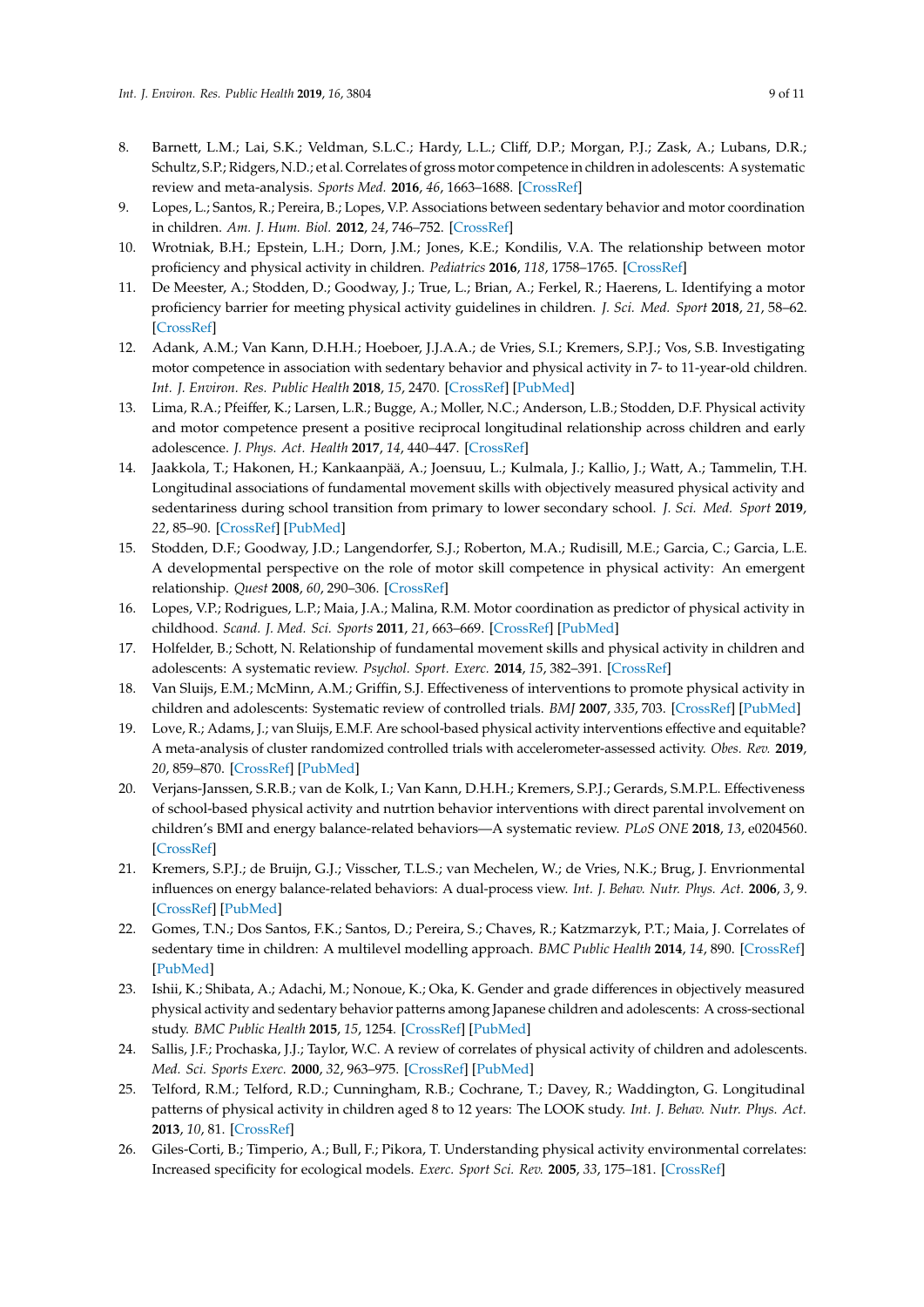- <span id="page-9-0"></span>27. Ball, K.; Timperio, A.F.; Crawford, D.A. Understanding environmental influences on nutrition and physical activity behaviors: Where should we look and what should we count? *Int. J. Behav. Nutr. Phys. Act.* **2006**, *3*, 33. [\[CrossRef\]](http://dx.doi.org/10.1186/1479-5868-3-33)
- <span id="page-9-1"></span>28. Remmers, T.; Van Kann, D.; Thijs, C.; de Vries, S.; Kremers, S. Playability of school-environments and after-school physical activity among 8–11 year-old children: Specificity of time and place. *Int. J. Behav. Nutr. Phys. Act.* **2016**, *13*, 82. [\[CrossRef\]](http://dx.doi.org/10.1186/s12966-016-0407-5)
- <span id="page-9-2"></span>29. Tudor-Locke, C.; Lee, S.M.; Morgan, C.F.; Beighle, A.; Pangrazi, R.P. Children's pedometer-determined physical activity during the segmented school day. *Med. Sci. Sports Exerc.* **2006**, *38*, 1732–1738. [\[CrossRef\]](http://dx.doi.org/10.1249/01.mss.0000230212.55119.98)
- <span id="page-9-17"></span>30. Bailey, D.P.; Fairclough, S.J.; Savory, L.A.; Denton, S.J.; Pang, D.; Deane, C.S.; Kerr, C.J. Accelerometry-assessed sedentary behaviour and physical activity levels during the segmented school day in 10-14-year-old children: The HAPPY study. *Eur. J. Pediatr.* **2012**, *171*, 1805–1813. [\[CrossRef\]](http://dx.doi.org/10.1007/s00431-012-1827-0)
- <span id="page-9-3"></span>31. Fairclough, S.J.; Beighle, A.; Erwin, H.; Ridgers, N.D. School day segmented physical activity patterns of high and low active children. *BMC Public Health* **2012**, *12*, 406. [\[CrossRef\]](http://dx.doi.org/10.1186/1471-2458-12-406)
- <span id="page-9-4"></span>32. Martin, A.; Boyle, J.; Corlett, F.; Kelly, P.; Reilly, J.J. Contribution of walking to school to individual and population moderate-vigorous intensity physical activity: Systematic review and meta-analysis. *Pediatr. Exerc. Sci.* **2016**, *28*, 353–363. [\[CrossRef\]](http://dx.doi.org/10.1123/pes.2015-0207) [\[PubMed\]](http://www.ncbi.nlm.nih.gov/pubmed/26882871)
- <span id="page-9-5"></span>33. Gao, Y.; Wang, J.-J.; Lau, P.W.C.; Ransdell, L. Pedometer-determined physical activity patterns in a segmented school day among Hong Kong primary school children. *J. Exerc. Sci. Fit.* **2015**, *13*, 42–48. [\[CrossRef\]](http://dx.doi.org/10.1016/j.jesf.2015.03.002) [\[PubMed\]](http://www.ncbi.nlm.nih.gov/pubmed/29541098)
- <span id="page-9-18"></span>34. Beck, J.; Chard, C.A.; Hilzendegen, C.; Hill, J.; Stroebele-Benschop, N. In-school versus out-of-school sedentary behavior patterns in U.S. children. *BMC Obes.* **2016**, *3*, 34. [\[CrossRef\]](http://dx.doi.org/10.1186/s40608-016-0115-3) [\[PubMed\]](http://www.ncbi.nlm.nih.gov/pubmed/27437117)
- <span id="page-9-6"></span>35. Remmers, T.; Thijs, C.; Ettema, D.; de Vries, S.; Slingerland, M.; Kremers, S. Critical hours and important environments: Relationships between afterschool physical activity and the physical environment using GPS, GIS, and accelerometers in 10-12-year-old children. *Int. J. Environ. Res. Public Health* **2019**, *16*, 3116. [\[CrossRef\]](http://dx.doi.org/10.3390/ijerph16173116) [\[PubMed\]](http://www.ncbi.nlm.nih.gov/pubmed/31461924)
- <span id="page-9-7"></span>36. Hoeboer, J.; De Vries, S.; Krijger-Hombergen, M.; Wormhoudt, R.; Drent, A.; Krabben, K.; Savelsbergh, G. Validity of an athletic skills track among 6- to 12-year-old children. *J. Sports Sci.* **2016**, *34*, 2095–2105. [\[CrossRef\]](http://dx.doi.org/10.1080/02640414.2016.1151920) [\[PubMed\]](http://www.ncbi.nlm.nih.gov/pubmed/26939984)
- <span id="page-9-8"></span>37. Hoeboer, J.; Ongena, G.; Krijger-Hombergen, M.; Stolk, E.; Savelsbergh, G.J.P.; de Vries, S.I. The athletic skills track: Age- and gender-related normative values of a motor skills test for 4- to 12-year-old children. *J. Sci. Med. Sport* **2018**, *21*, 975–979. [\[CrossRef\]](http://dx.doi.org/10.1016/j.jsams.2018.01.014) [\[PubMed\]](http://www.ncbi.nlm.nih.gov/pubmed/29428503)
- <span id="page-9-9"></span>38. Brooke, H.L.; Corder, K.; Atkin, A.J.; van Sluijs, E.M.F. A systematic literature review with meta-analyses of within- and between-day differences in objectively measured physical activity in school-aged children. *Sports Med.* **2014**, *44*, 1427–1438. [\[CrossRef\]](http://dx.doi.org/10.1007/s40279-014-0215-5)
- <span id="page-9-10"></span>39. Choi, L.; Liu, Z.; Matthews, C.E.; Buchowski, M.S. Validation of accelerometer wear and nonwear time classification algorithm. *Med. Sci. Sports Exerc.* **2011**, *43*, 357–364. [\[CrossRef\]](http://dx.doi.org/10.1249/MSS.0b013e3181ed61a3)
- <span id="page-9-11"></span>40. Evenson, K.R.; Catellier, D.J.; Gill, K.; Ondrak, K.S.; McMurray, R.G. Calibration of two objective measures of physical activity for children. *J. Sports Sci.* **2008**, *26*, 1557–1565. [\[CrossRef\]](http://dx.doi.org/10.1080/02640410802334196)
- <span id="page-9-12"></span>41. Schönbeck, Y.; Talma, H.; van Dommelen, P.; Bakker, B.; Buitendijk, S.E.; HiraSing, R.A.; van Buuren, S. Increase in prevalence of overweight in dutch children and adolescents: A comparison of nationwide growth studies in 1980, 1997 and 2009. *PLoS ONE* **2011**, *6*, e27608. [\[CrossRef\]](http://dx.doi.org/10.1371/journal.pone.0027608)
- <span id="page-9-13"></span>42. Belton, S.; Breslin, G.; Shannon, S.; O'Brien, W.; Fitzpatrick, B.; Haughey, T.; Chambers, F.; Powell, D.; McCullagh, D.; Brennan, D. Every minute counts: Patterns and times of physical activity participation in children from socially disadvantaged areas in Ireland. *J. Phys. Act. Health* **2019**, *16*, 333–339. [\[CrossRef\]](http://dx.doi.org/10.1123/jpah.2018-0368) [\[PubMed\]](http://www.ncbi.nlm.nih.gov/pubmed/30971160)
- <span id="page-9-14"></span>43. Craggs, C.; Corder, K.; van Sluijs, E.M.; Griffin, S.J. Determinants of change in physical activity in children and adolescents: A systematic review. *Am. J. Prev. Med.* **2011**, *40*, 645–658. [\[CrossRef\]](http://dx.doi.org/10.1016/j.amepre.2011.02.025) [\[PubMed\]](http://www.ncbi.nlm.nih.gov/pubmed/21565658)
- <span id="page-9-15"></span>44. Burghard, M.; Knitel, K.; van Oost, I.; Tremblay, M.S.; Takken, T. Is our youth cycling to health? Results from the Netherlands' 2016 report card on physical activity for children and youth. *J. Phys. Act. Health* **2016**, *13*, S218–S224. [\[CrossRef\]](http://dx.doi.org/10.1123/jpah.2016-0299) [\[PubMed\]](http://www.ncbi.nlm.nih.gov/pubmed/27848743)
- <span id="page-9-16"></span>45. Klinker, C.D.; Schipperijn, J.; Christian, H.; Kerr, J.; Ersbøll, A.K.; Troelsen, J. Using accelerometers and global positioning system devices to assess gender and age differences in children's school, transport, leisure and home based physical activity. *Int. J. Behav. Nutr. Phys. Act.* **2014**, *11*, 8. [\[CrossRef\]](http://dx.doi.org/10.1186/1479-5868-11-8) [\[PubMed\]](http://www.ncbi.nlm.nih.gov/pubmed/24457029)